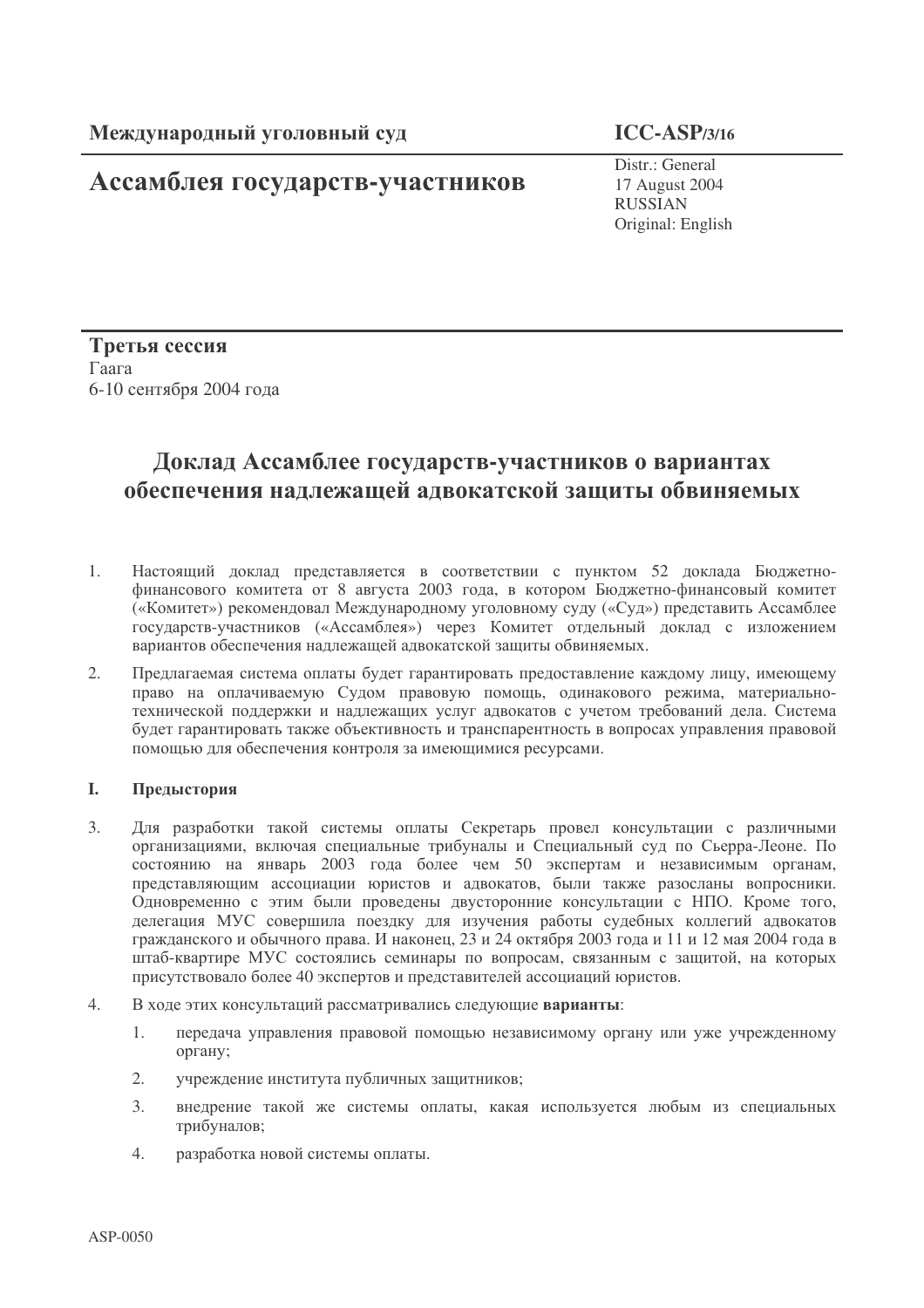- $\overline{5}$ . Вариант 1 рассматривался в рекомендации, которая содержалась в опубликованном в 2003 году всеобъемлющем докладе о ходе осуществления МУТР реформы своей системы правовой помощи. Данный доклад был запрошен Генеральной Ассамблеей Организации Объединенных Наций на пленарном заседании пятьдесят седьмой сессии, состоявшемся 20 декабря 2002 года (резолюция 57/289). Вопросу возможного осуществления в МУС рекомендаций, высказанных автором, было уделено должное внимание.
- $6<sub>1</sub>$ Этот вариант не был поддержан по двум следующим причинам:
	- $\mathbf{1}$ В соответствии с пунктом 3 правила 20 Правил процедуры и доказывания МУС за вопросы управления правовой помощью отвечает Секретарь. Это включает управление средствами, используемыми для оплаты правовой помоши. Передача такой ответственности независимому органу невозможна.
	- Расходы на учреждение независимого органа могут оказаться существенными. Это не  $2.$ ласт выигрыша в эффективности, произойлет лишь слвиг в распределении рабочей нагрузки, а расходы на персонал не сократятся.
- 7. Вариант 2 был впервые предложен с учетом опыта работы Специального суда по Сьерра-Леоне. Были тшательным образом изучены история и структура Канцелярии Зашитника Специального сула. Такая канцелярия является идеальной для ситуации в Сьерра-Леоне с учетом манлата Сула, а также того факта, что число обвиняемых, которые лолжны прелстать перел Судом, было установлено еще до создания Канцелярии (первоначально 12 обвиняемых). Канцелярия Зашитника оказывает лишь первоначальную помошь до назначения алвоката. На этапе судебного разбирательства дела обвиняемого представляет только назначенный адвокат.
- Для получения более полного представления о концепции публичного защитника были 8. изучены национальные системы государственных защитников. Особое внимание уделялось системам государственной защиты в Соединенном Королевстве, Соединенных Штатах и Германии. Была также совершена поездка для изучения опыта работы бюро Официального солиситора в Лондоне. Это бюро функционирует в качестве частной адвокатской конторы, хотя оно финансируется из бюджета Соединенного Королевства на оказание правовой помощи. Подробное обсуждение вопросов предоставления государственных защитников состоялось также в ходе совещаний судей и пленарного заседания судей, а также в ходе обоих семинаров.
- $Q_{1}$ Учитывая специфику работы МУС в сравнении со Специальным судом по Сьерра-Леоне и любыми национальными судами, канцелярия публичных защитников в МУС была бы в состоянии оказывать помощь всем обвиняемым и сообвиняемым без какого-либо риска коллизии интересов, если для каждого обвиняемого будет наниматься и назначаться новый публичный адвокат. В противном случае, поскольку количество ситуаций, переданных Суду, вероятно будет ограниченным, а дела могут быть тесно взаимосвязанными, это, в конечном счете, приведет к коллизии интересов в отношении публичного защитника, представляющего более чем одного обвиняемого. Кроме того, канцелярия публичных защитников, обеспечивающая полное юридическое представительство обвиняемого, окажется в долгосрочном плане неэффективной с точки зрения затрат, поскольку, в конечном счете, для обеспечения эффективной подготовки защиты по делу придется нанимать сотрудников группы поддержки, таких, как помощники по правовым вопросам и следователи. Это непременно повлечет за собой значительный рост расходов на персонал, в том числе на выплату не только окладов, но и всех других пособий, на которые имеет право персонал Суда.
- Однако, как для потерпевших, так и для обвиняемого наличие собственного адвоката на любой 10. стадии производства для получения рекомендаций и эффективного представительства на специальной основе не только послужило бы дальнейшей гарантией прав обвиняемого, но было бы и очень выгодным с точки зрения затрат. Что касается постоянного представительства обвиняемого, то, учитывая потенциальный риск коллизии интересов в рамках канцелярии

<sup>&</sup>lt;sup>1</sup> «Доклад о программе правовой помощи для групп адвокатов защиты в МУТР», судебный распорядитель Г.Н. Поллард, судья по вопросам судебных издержек, Соединенное Королевство (2003 год).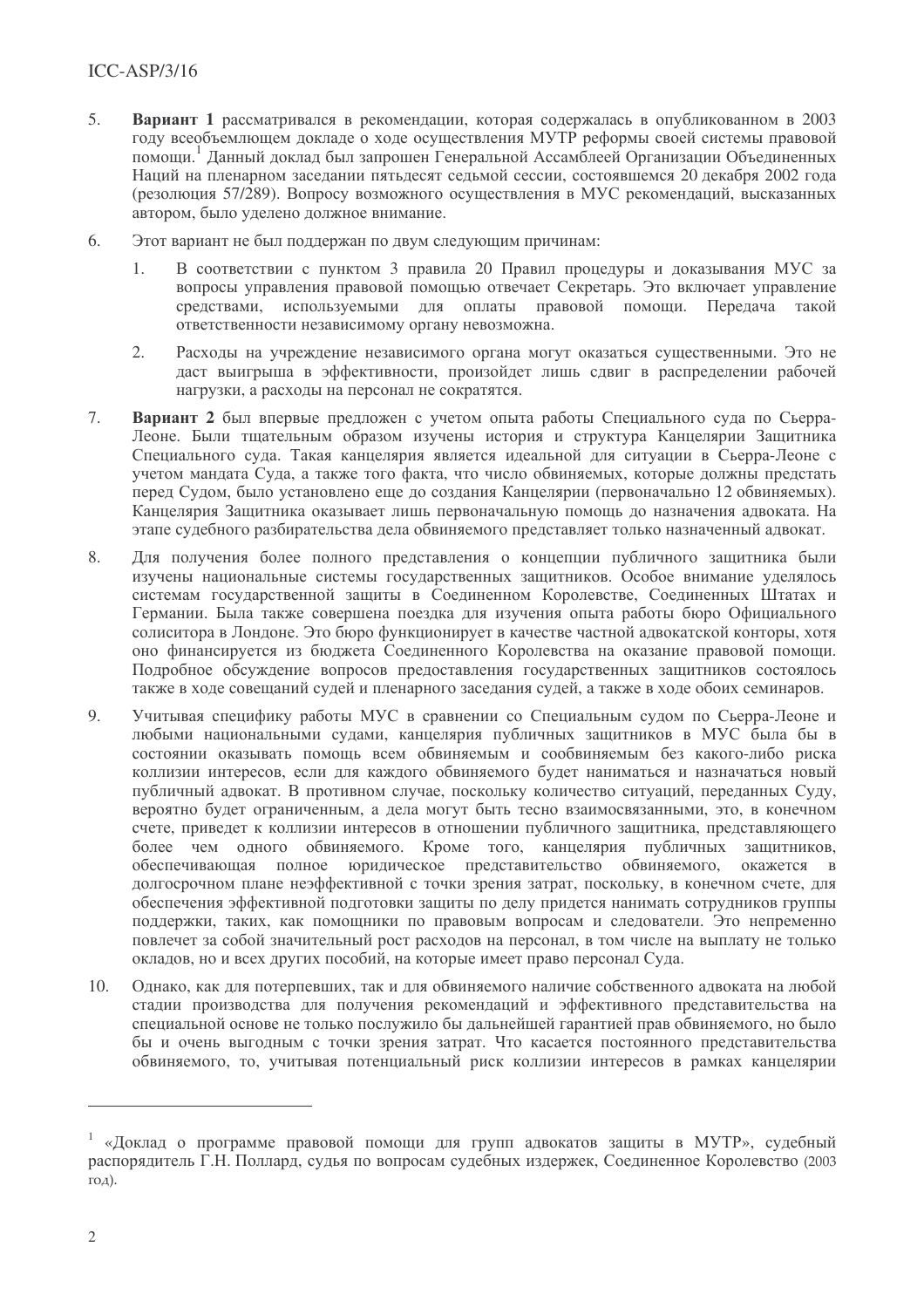публичных адвокатов, было бы предпочтительней назначать адвоката для представления интересов обвиняемого из списка.

- Задачи канцелярии публичных адвокатов защиты и канцелярии публичных адвокатов  $11.$ потерпевших булут включать представление и зашиту прав стороны зашиты и потерпевших сторон. Оба ведомства будут также оказывать поддержку и помощь адвокатам защиты, обвиняемым и потерпевшим, в том числе, когда это целесообразно, путем проведения исслелований по правовым вопросам и прелоставления консультаций, а также путем выступления в одной из Палат по конкретным вопросам.
- $12.$ В Регламенте Сула, принятом на пленарных заселаниях сулей, которые состоялись 17-28 мая 2004 года<sup>2</sup>, было принято решение создать Канцелярию публичных адвокатов защиты (положение 77) и Канцелярию публичных адвокатов для потерпевших (положение 81). В соответствии с положениями судебные функции двух канцелярий являются аналогичными, то есть они заключаются в юрилическом прелставительстве в ограниченном числе случаев. провелении исследований по правовым вопросам и предоставлении консультаций. КПА не будет участвовать ни в административном, ни в финансовом управлении программой правовой помоши и не булет отвечать за материально-техническую или алминистративную поллержку групп адвокатов зашиты и групп представителей потерпевших.
- $13.$ Вариант 3 был подвергнут серьезному рассмотрению. Были тщательно изучены правовые системы специальных трибуналов, включая контрактную систему, существующую в Специальном суде по Сьерра-Леоне, которая, по сути, аналогична системе «единовременных выплат», применяющейся на этапе судебного производства в МТБЮ. Тшательному изучению были подвергнуты также доклады Группы экспертов, консультантов и Управления служб внутреннего надзора. Эти системы оплаты были затем обсуждены в ходе семинаров по вопросам защиты, которые проводились в октябре 2003 года и в мае 2004 года, а также в ходе поездок для изучения опыта.
- По результатам этих исследований, оценок и обсуждений было установлено, что системы  $14.$ оплаты специальных трибуналов заложат основу для учреждения новой системы оплаты в МУС (вариант 4).
- 15. Вместо использования почасовой оплаты с установлением помесячного максимального уровня, как это делается в МУТР, или системы «единовременных выплат» и системы МТБЮ, предполагающей «предельный» уровень выплат (выделение определенного количества часов) с установлением критериев категории дел (уровень 1 (средней сложности), уровень 2 (сложное), уровень 3 (очень сложное) или 3,5 (чрезвычайно сложное/касающееся руководства), которые создают потенциальный риск ошибочной оценки рабочего времени, выставления завышенных счетов, споров в отношении категории дел, запоздалого принятия мер, ведущего к отсрочке производства по делу, и завышенных расходов для обоих Трибуналов, МУС будет экономить ресурсы путем применения системы ежемесячного вознаграждения, размер которого оговаривается заранее, т.е. сразу же после назначения адвоката и передачи ему досье. Это вознаграждение будет пересматриваться через каждые три месяца.

#### II. Принципы, лежащие в основе системы оплаты в Международном уголовном суде

- 16. Из этих прецедентов и консультаций стало ясно, что для разработки системы оплаты, с тем чтобы соответствовать ожиданиям групп адвокатов защиты, следует учитывать следующие критерии:
	- Равные возможности: Система оплаты должна способствовать поддержанию равновесия между ресурсами и средствами обвиняемого и ресурсами и средствами обвинения. В этом отношении вознаграждение членов групп защиты основывается на окладах,

<sup>&</sup>lt;sup>2</sup> В четверг, 17 июня 2004 года, Регламент Суда был направлен государствам-участникам. В соответствии с пунктом 3 статьи 52 Римского статута «они остаются в силе, если в течение шести месяцев против них не будет выдвинуто возражений со стороны большинства государств-участников».

 $3$  См. приложение 1.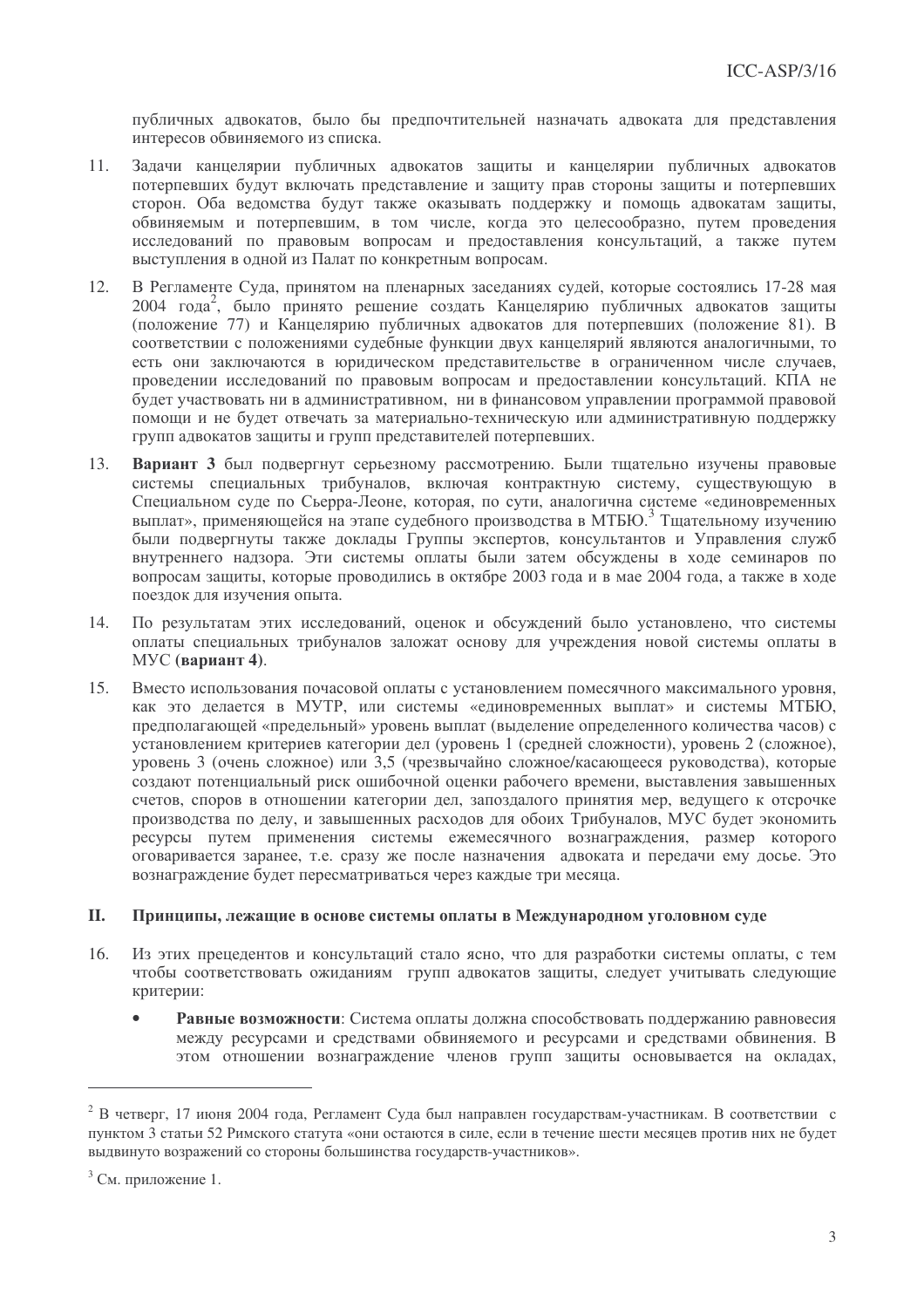выплачиваемых в Канцелярии Прокурора (КАП) МУС и в специальных трибуналах, которые увеличиваются на  $40\%$  для компенсации роста расходов, связанных с профессиональной деятельностью в результате назначения.

- Объективность: В такой системе оплаты выделение ресурсов должно производиться с учетом требований дела, а не индивидуальных требований членов группы зашиты.
- Система оплаты должна быть структурно построена и Транспарентность: функционировать таким образом, чтобы она соответствовала требованиям систем бюлжетного налзора и ревизии при управлении государственными средствами, не нарушая при этом конфиленциальности работы защиты или самостоятельности группы зашиты.
- Послеловательность: Система оплаты должна предусматривать механизмы, являющиеся достаточно гибкими для адаптирования к ситуациям по мере их возникновения, с тем чтобы предотвратить любой паралич, наносящий ушерб интересам наллежашего отправления правосулия.
- Экономия: По линии правовой помощи должны покрываться только необходимые и разумные расходы, вытекающие из защиты лица, против которого возбуждено дело.

Ниже приводятся этапы судопроизводства, к которым будет применяться программа оказания правовой помоши:4

- $\mathbf{L}$ Этап предварительного производства
- $\Pi$ Этап судебного разбирательства
- Ш. Этап апелляции

## **III.** Планирование работы

17. Назначенный защитой старший адвокат будет представлять Секретарю подробный «план действий с разбивкой по этапам» для проведения первоначальных бюджетных расчетов расходов по делу. В интересах рационального управления и реалистичного исчисления бюджета этот план действий с разбивкой по этапам будет на поквартальной основе пересматриваться в координации с той Палатой, которой поручено данное дело. При необходимости Секретарь для оценки планов действий будет обращаться к внешним специальным уполномоченным.

## **IV.** Состав групп защиты

18. Решение о численном составе членов группы будет принимать старший адвокат, который в любом случае должен придерживаться установленного бюджетом предельного уровня. Тем не менее, старший адвокат должен выбирать свою группу консультантов по правовым вопросам, помощников и следователей из списков (помощников и профессиональных следователей), которые ведет Секретарь.

#### $V_{\cdot}$ Договоренности об оплате

## V.1. Договоренности об оплате в отношении вознаграждения (оклад + компенсация расходов, связанных с профессиональной деятельностью)

## V.1.а. Выплата окладов

 $19<sub>1</sub>$ Оклады исчисляются на трехмесячной основе в соответствии с «планом действий». Выплата вознаграждений производится на ежемесячной основе по представлении оригинала подробной

 $4$  См. приложение 2.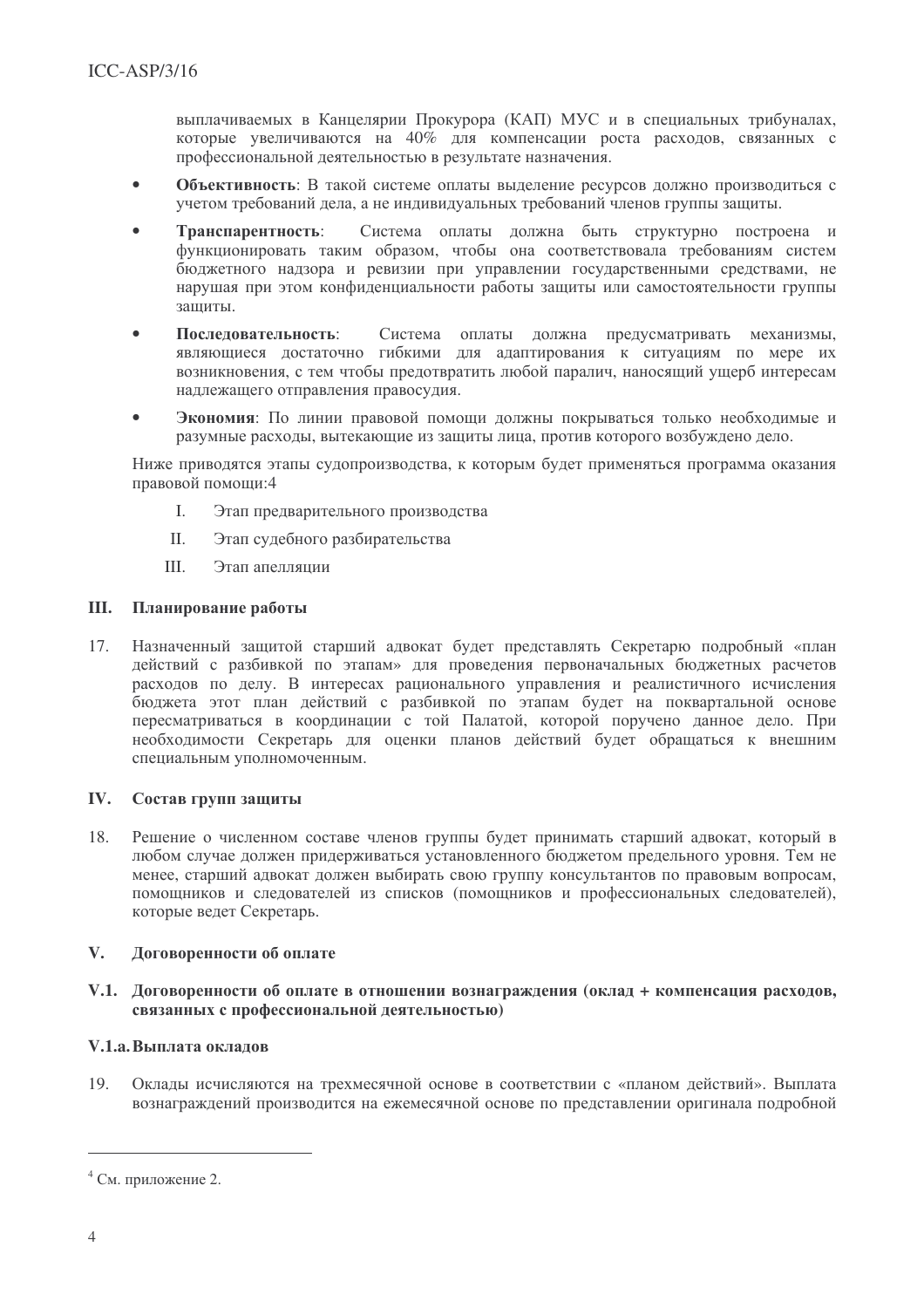ведомости учета деятельности каждого члена группы (табель учета рабочего времени), которая визируется алвокатом, если веломость относится к вспомогательному персоналу.

 $20<sup>1</sup>$ Если установленный на месяц предельный уровень не достигнут, то остающиеся средства могут быть использованы группой защиты в ходе судопроизводства.

### V.1.b. Компенсация расходов, связанных с профессиональной деятельностью

- $21.$ При увеличении окладов можно учесть несоответствия, присущие каждой из систем, в рамках которых работает адвокат, и необходимость соблюдения принципов, лежащих в основе системы оплаты.
- Связанные с профессиональной деятельностью расходы покрываются Судом по следующим  $22$ позиниям:
	- оперативные расхолы канцелярии (секретарская работа, расхолы на аренду помещений, канцелярские расходы, расходы на фотокопировальное, факсимильное оборудование, телефонную связь, документацию, почтовые и процессуальные расходы), оплата технических сотрудников на основе фиксированной или почасовой ставки, оплата, при необходимости, внешних младших сотрудников (замена во внутренних делах, при рассмотрении которых он/она присутствовать не может);
	- вознаграждение адвокатов, которое вполне может увеличиться в случае назначения на работу в Суд. поскольку оно рассчитывается с учетом дохода:
	- взносы в программу социального страхования и пенсионный фонд, в которых участвует алвокат:
	- взносы в программы медицинского страхования, в которых участвует адвокат, в том числе страхования на случай госпитализации за рубежом применительно к странам с высоким риском;
	- оклады адвокатов увеличиваются на 40% для компенсации увеличения расходов, связанных с профессиональной деятельностью в результате назначения.

## V.2. Договоренности об оплате по фиксированной ставке

- 23. Выплата по фиксированной ставке производится по предоставлении квитанций адвокатом. Адвокат предоставляет максимально широкую информацию о характере оказанных услуг с указанием дат и продолжительности.
- 24. Если предусмотренная на месяц по фиксированной ставке сумма израсходована не полностью, то остающиеся средства переносятся и добавляются к фиксированной ставке, предусмотренной на следующий месяц.

#### VI. Одобрение поездок

25. На каждом этапе судопроизводства одобрение поездок производится на основе программ поездок, представляемых адвокатом. В них подробно излагаются основания для поездки, например, необходимость сбора документальных свидетельств или идентификации и нахождения потенциальных свидетелей без разглашения при этом конфиденциальной информации.

## VI.1. Поездки к месту пребывания Суда

26. В случае поездок к месту пребывания Суда, которые совершаются с предварительного согласия Секретаря, суточные выплачиваются на основе ставки, применимой к месту его пребывания. Путевые расходы и суточные покрываются из имеющихся средств по фиксированной ставке.

### VI.2. Миссии по установлению фактов

В отношении миссий, которые совершаются с предварительного согласия Секретаря и 27. являются составной частью расследований, связанных с защитой, суточные выплачиваются на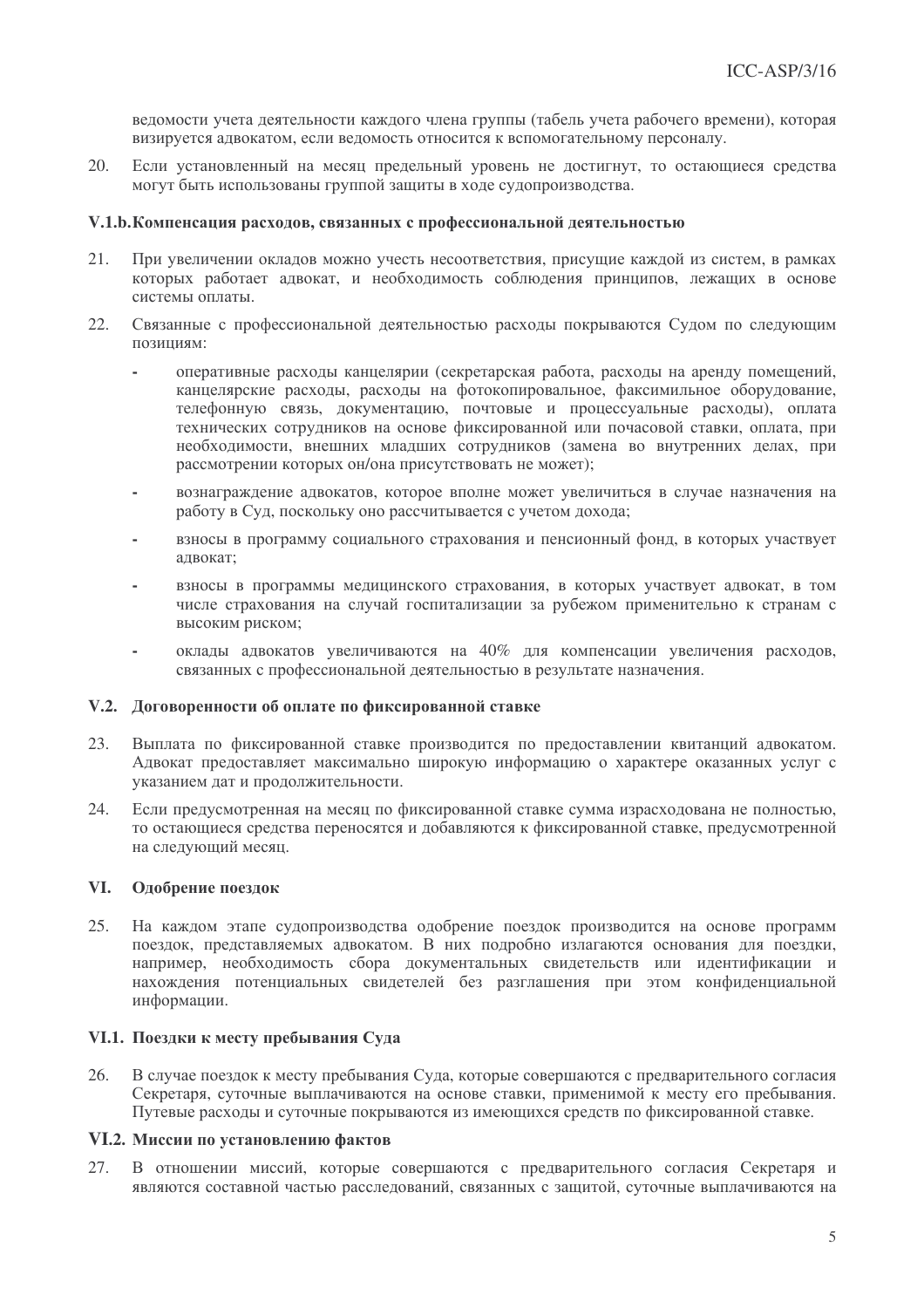основе ставки, применимой к тому месту, где осуществляется миссия. Путевые расходы и суточные покрываются из суммы 52 029 евро, предусмотренной в бюджете для ведения следствия (см. пункт IV).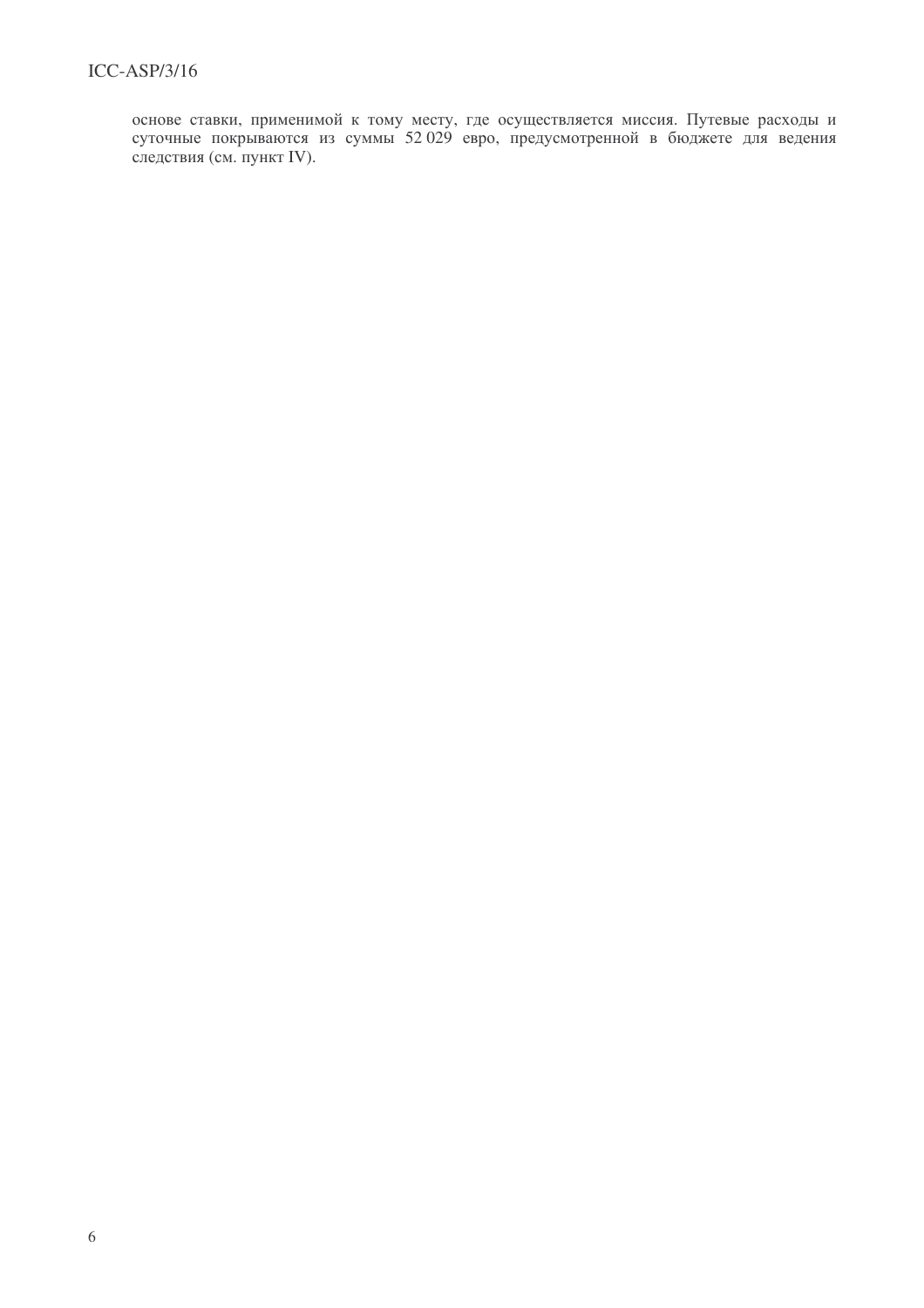# Приложение 1

## Справочная информация о системе правовой помощи специальных трибуналов

#### L. Международный уголовный трибунал по бывшей Югославии

Межлунаролный уголовный трибунал по бывшей Югославии созлал свою систему правовой  $\mathbf{1}$ помощи в 1995 году. Правовую основу этой системы составляют статья 21 Статута Трибунала, Правила процедуры и доказывания (ПДД), Директива по вопросу о назначении защитников и административная практика Секретариата, закрепленная в прецедентном праве Трибунала. Система правовой помощи Трибунала покрывает расходы на защиту малоимущих обвиняемых лиц и обеспечивает высококачественное юридическое представительство подзащитных с тем, чтобы гарантировать равенство возможностей защиты и прокуроров Трибунала.

 $\mathfrak{2}$ . Со времени создания Трибунала система оплаты правовой помощи несколько раз менялась. В период 1995-2001 годов услуги назначаемых адвокатов оплачивались по ставке от 80 до 110 долл. США в час в зависимости от опытности адвоката. Максимальное количество оплачиваемых часов, на которое мог претендовать адвокат, составляло 175 часов в месяц. Адвокат выставлял Трибуналу счет за весь период производства по делу. Данная система имела тот недостаток, что отдельные адвокаты могли злоупотреблять ей, выставляя счет за работу, не имеющую непосредственного отношения к подготовке дела, или за работу, которая ими вообще не проводилась. Кроме того, в тех случаях, когда на предварительное производство уходило много времени, расходы на защиту иногда исчислялись слишком крупными суммами.

В 2001 году эта система была изменена в результате введения режима, предусматривающего 3. предельную сумму оплаты (выделение определенного количества часов). Это явилось первым шагом на пути к внедрению системы выплаты «единовременной суммы». Основные задачи Секретаря при использовании системы, предусматривающей предельный уровень выплат, были следующие:

- стимулирование адвоката к действенному и эффективному оказанию помощи своему подопечному;
- должный учет фактического объема работы, выполняемой группами защиты;
- обеспечение большей гибкости в вопросах организации групп защиты без ограничения числа членов таких групп;
- сведение к минимуму возможности затягивания дела или недобросовестного отношения;  $\bullet$
- сокращение объема документации;  $\bullet$
- обеспечение определенности при планировании бюджетных средств, выделяемых на  $\bullet$ защиту, и оперативной обработки поступающих счетов.

В основе функционирования системы, предусматривающей предельную сумму выплат, лежит  $4.$ выделение Секретариатом максимальной суммы, которая выплачивается на основе счетов, поступивших за месяц.

Система, предусматривающая предельный уровень выплат, применялась на этапах  $5<sub>1</sub>$ предварительного производства и апелляции. Она обеспечивала пропорциональное выделение средств на производство по различным делам путем привязки оплаты к степени сложности конкретного дела на основе разбивки всех дел на следующие категории: (1) сложное, (2) очень сложное и (3) касающееся руководства. Такая система классификации обеспечивала надлежащее выделение средств, тогда как проводимый Секретариатом обзор счетов-фактур гарантировал эффективное использование средств, выделяемых на адвокатов.

6. Несмотря на то, что на практике средняя продолжительность предварительного производства составляет от восьми месяцев (минимум) до двух лет (максимум), в основе системы, устанавливающей предельные уровни выплат, лежало предположение, что продолжительность этапов предварительного производства будет составлять от четырех до восьми месяцев, а апелляционных - от трех до шести месяцев.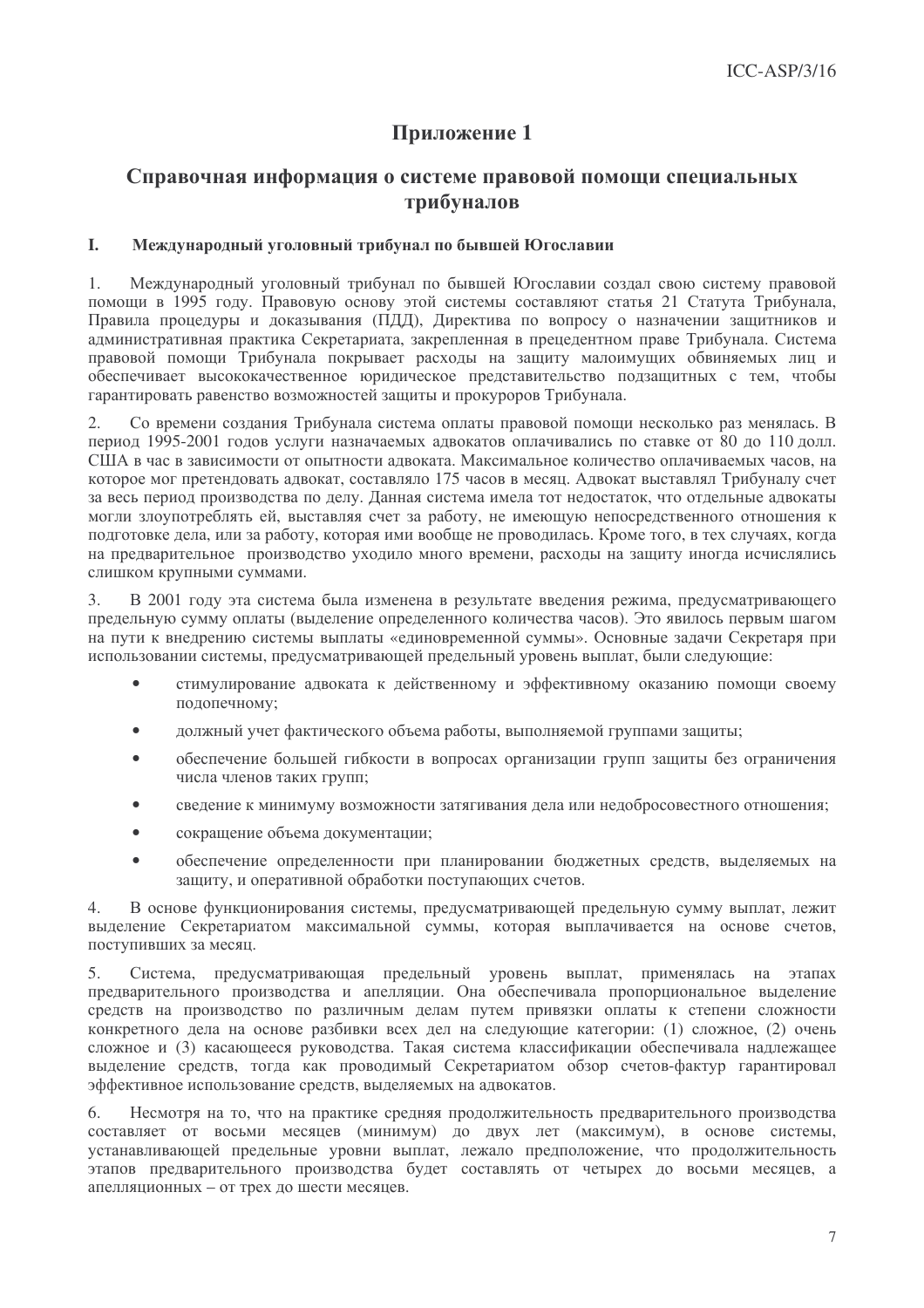## $ICC-ASP/3/16$

Олнако в 2003 году услуги групп защиты 25 из 27 обвиняемых лиц. дела которых находились  $7<sub>1</sub>$ на досудебной стадии, оплачивались с помощью системы, предусматривающей предельный уровень выплат. Шесть групп защиты, услуги которых оплачивались с использованием системы, предусматривающей предельный уровень выплат, к тому времени были близки к исчерпанию или уже исчерпали свою максимальную часовую квоту, и произошло это задолго до того, как должны были начаться соответствующие судебные разбирательства. Для семи групп защиты ввиду сложности их лел была санкционирована оплата лополнительных часов помимо утвержденной для них квоты.

В тех случаях, когда это было оправдано, например, в случае раскрытия КАП важных  $\mathbf{Q}$ дополнительных и непредвиденных обстоятельств в соответствии со статьями 66 и 68 ППД, группам защиты предоставлялись дополнительные часы после консультации с Палатами и КАП. Если же такие дополнительные часы не предоставляются, то группы защиты могут обратиться с просьбой о пересмотре решения Секретаря. В феврале 2003 года семь групп защиты уже получили лополнительные часы к изначально предоставленной им квоте.

 $Q$ Кроме того, существуют некоторые основания полагать, что в случае непредоставления дополнительных часов адвокат может пригрозить прекратить заниматься тем или иным делом. Некоторые группы защиты полностью используют свою квоту, независимо от того, оправлывается ли это сложностью конкретного лела.

Ввиду того, что подобная ситуация не только наносит ущерб проводимой работе, но и мешает  $10<sub>1</sub>$ надлежащему отправлению правосудия и подрывает эффективность программы оказания правовой помощи, с соответствующими адвокатами были проведены консультации.

 $11.$ Таким образом, система, предусматривающая предельные уровни выплат, не исключила возможность прекращения адвокатами работы над конкретными делами. В тех случаях, когда самоустранившийся адвокат практически полностью израсходовал свою квоту, Секретарю, возможно, придется решать вопрос о предоставлении дополнительных часов вновь назначенному адвокату с тем, чтобы последний мог ознакомиться с делом и завершить необходимое предварительное производство.

12. Вместе с тем, несмотря на то, что система, предусматривающая предельный уровень выплат, не позволила получить ожидаемых результатов, в 2002 году Трибунал предпринял следующий шаг пошел на внедрение системы единоразовой оплаты услуг на судебной стадии. Был проведен обзор систем единоразовых выплат, применяемых в Англии и Австралии, с целью усовершенствования этих механизмов и более полной адаптации их к особенностям функционирования МТБЮ.

13. При разработке этой системы ставились следующие основные задачи:

- стимулирование адвоката к действенному и эффективному оказанию помощи своему подопечному;
- сведение к минимуму возможности разбивки вознаграждения на несколько частей;  $\bullet$
- сведение к минимуму вероятности затягивания дела и недобросовестного отношения;  $\bullet$
- $\bullet$ сокращение объема документации;
- обеспечение определенности при планировании бюджетных средств, выделяемых на защиту, и оперативной обработки счетов;
- обеспечение определенного контроля за расходованием выделяемых средств;
- обеспечение того, чтобы адвокаты защиты не израсходовали все выделенные им средства на первоначальной стадии производства по делу, поскольку после этого им ничего не остается, как ограничиться минимальной подготовкой к остальной части судопроизводства или просить о снятии с них функций адвоката защиты.

14. До начала судебного разбирательства Секретарь встречается с представителями Палаты, занимающейся конкретным делом, группой адвокатов защиты и группой КАП. Цель таких встреч заключается в оценке числа свидетелей КАП и вещественных доказательств, которые будут представлены, примерных сроков рассмотрения дела КАП и сложности юридических аспектов дела.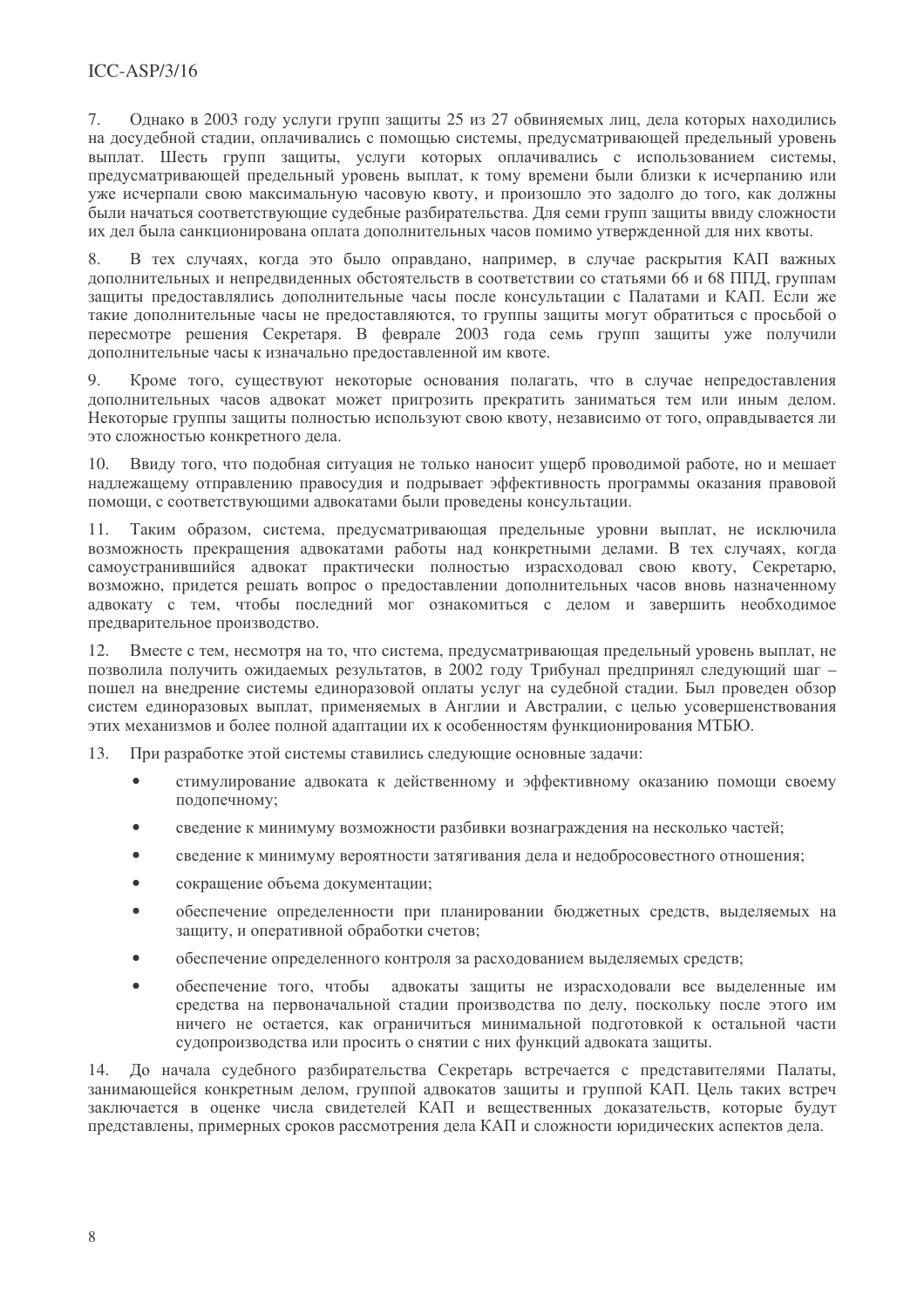15. На основе информации, представляемой на таких встречах, дело классифицируется по одной из следующих категорий: уровень 1 (средней сложности), уровень 2 (сложное), уровень 3 (очень сложное) и уровень 3.5 (чрезвычайно сложное, касающееся руководства).

 $16<sup>-1</sup>$ Елиновременная сумма, поллежащая выплате алвокатам защиты, устанавливается с учетом а) продолжительности рассмотрения дела КАП и b) уровня сложности.

Затем судебное разбирательство подразделяется на этапы и для каждого этапа устанавливается конкретная единовременная сумма. При использовании такой системы, которая пока находится на начальной стадии внедрения, единовременная сумма будет распределяться на равные месячные выплаты до окончания конкретного этапа, что исключает необходимость составления подробных ежемесячных счетов.

Хотя на этой начальной стадии, возможно, следует действовать осмотрительно, следует 18 высказать ряд замечаний, которые с учетом накопленного опыта представляются важными для оценки системы «единовременных выплат».

Поскольку у Секретаря не будет необходимости постоянно рассматривать и оценивать такой  $10<sup>1</sup>$ аспект юрилической работы, проволимой членами групп зашиты, как «необхолимость и разумная обоснованность», система единовременных выплат позволит существенно сократить объем документации. Члены групп защиты будут представлять только заявки на возмещение расходов. Кроме того, такие рассмотрения и оценки могут истолковываться как слишком интрузивные и вести к необоснованному уменьшению суммы вознаграждения в отдельных случаях.

С учетом проблем, с которыми сталкивается МТБЮ при использовании системы оплаты услуг  $20.$ членов групп защиты на досудебном и апелляционном этапах, когда группы защиты ухитряются за очень короткий период израсходовать все выделенные им часы, не исключено, что Секретарю придется рассматривать просьбы групп защиты об увеличении суммы единовременных выплат в середине производства по делу. Ввиду того, что система единовременных выплат не позволяет проводить регулярные ревизии деятельности стороны защиты, отчет, представленный группами защиты в поддержку своей просьбы об увеличении суммы единовременной выплаты, может привести к неполной или неправильной оценке Секретарем работы, уже проделанной членами групп защиты, в процессе принятия им решения об удовлетворении поступившей просьбы.

21. В бюджете на 2002 год на правовую помощь было запланировано около 10 млн. долл. США, при этом дефицит бюджета по данной статье составил приблизительно 2 млн. долл. США. Секретарь остановил выплаты группам защиты, которые израсходовали свою квоту, и направил письма тем группам защиты, которые были близки к исчерпанию своей квоты; в этих письмах он информировал их о том, что дополнительные часы выделяться не будут.

#### II. Международный уголовный трибунал по Руанде

Первоначально МТБЮ и МУТР использовали схожие системы. Основные элементы системы 22. оплаты правовой помощи МУТР с момента ее разработки практически не менялись.

Услуги адвоката оплачиваются на основе почасовой ставки. Почасовая ставка устанавливается 23. с учетом стажа работы адвоката. Для адвокатов, проработавших от 10 до 14 лет, ставка оплаты установлена на уровне 90 долл. США в час, для адвокатов, проработавших от 15 до 19 лет, она составляет 100 долл. США в час, а для адвокатов, проработавших 20 лет и более - 110 долл. США в час. Максимальное количество часов, которые могут быть оплачены адвокату, составляет 175 часов в месяц. Это максимальное количество - 175 часов - распределяется на все этапы производства по делу. Максимальное количество часов в год равняется 2100.

24. По фиксированной почасовой ставке оплачиваются непосредственная подготовка дела и все явки в суд. Подготовка к заседаниям, ведение и обобщение записей как отдельные виды деятельности не оплачиваются. Если работа дублируется, то она тоже не оплачивается, однако может быть оплачена работа адвоката и его напарника по наблюдению за различными видами деятельности и их координации. Время, потраченное членами группы на встречи между собой, оплачивается в тех случаях, когда цель таких встреч заключается в координации работы. Время, потраченное членами групп на проведение рабочих совещаний, также оплачивается при условии, что такие совещания являются разумно обоснованными и необходимыми. Время, потраченное на встречи адвокатов или лиц, представляющих созащитников, также оплачивается, когда считается, что такие встречи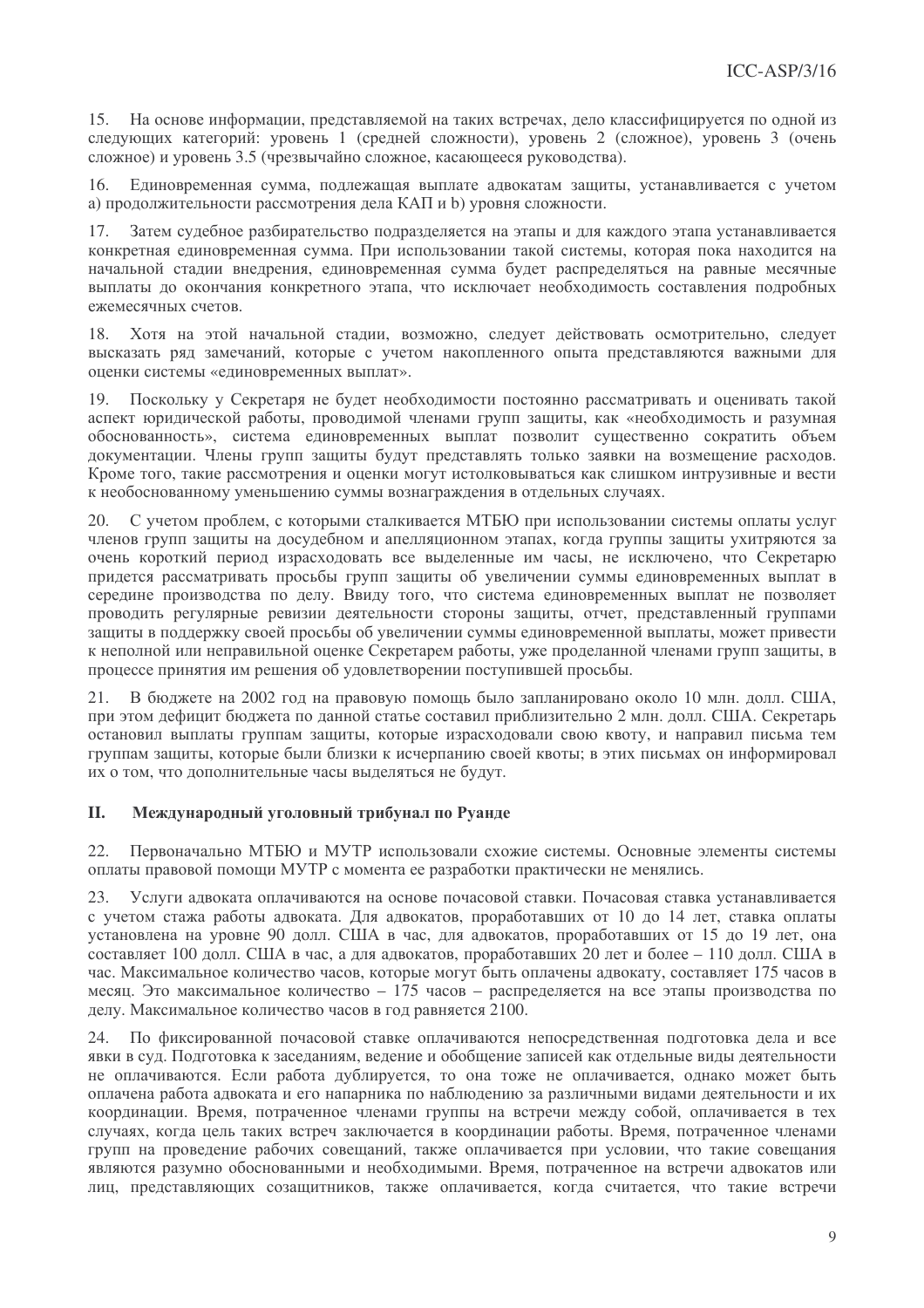являются разумно обоснованными и необходимыми. Кроме того, оплачиваются путевые расходы всех членов групп зашиты. На все поездки должно быть получено письменное разрешение Секретаря. при этом требуется подробно указать, почему какая-либо поездка является необходимой. Путевые расходы оплачиваются из расчета стоимости авиабилета экономического класса. Адвокат обязан приложить к своему заявлению билет и квитанцию о его оплате, а также любые другие квитанции об оплате, произведенной по кредитной карточке. В командировках адвокаты имеют также право на получение суточных. Когда группы защиты работают в МУТР, им предоставляются рабочие помещения и другие материально-технические средства, имеющиеся в распоряжении МУТР. Таким образом, их расходы весьма невысоки.

Кроме того, Трибунал оплачивает ведущему адвокату максимум 50 часов, потраченных на 25. изучение истории и политики Руанды в соответствующий период.

 $26.$ Если назначается напарник адвоката, то ему оплачивается максимум 50 часов на изучение истории Руанлы и максимум 200 часов на изучение лосье обвиняемого. Его/ее работа оплачивается по ставке 80 долл. США независимо от стажа работы, при этом за месяц оплачивается не более 175 часов. Адвокату-напарнику оплачиваются путевые расходы и выплачиваются суточные по ставке, установленной для ведущего адвоката.

 $27.$ При наличии разрешения помощники по правовым вопросам и следователи имеют право на оплату услуг по фиксированной ставке в размере 25 долл. США за час, при этом за календарный месяц оплачивается максимум 100 часов. Кроме того, они имеют право на возмещение путевых расходов и выплату суточных по ставке, установленной для ведущего адвоката.

28. Помощникам по правовым вопросам и следователям также компенсируются путевые расходы, связанные со слушаниями, следственными действиями, собиранием доказательств, установлением фактов, предоставлением консультаций и экспертных заключений, переводом документов для представления в Трибунал, перевозкой и размещением свидетелей, регистрацией, оформлением виз и  $T.\Pi.$ 

Помимо оплаты проезда для заслушания ходатайств и путевых расходов, а также суточных, 29. МУТР возмещает - не более трех раз - ведущему адвокату или его напарнику стоимость проезда в Арушу до начала судебного разбирательства.

30. В подпункте (i) статьи 22 (А) Директивы по назначению адвокатов защиты предусматривается, что фиксированная ставка оплаты услуг применяется к каждому этапу производства по делу. Эта ставка составляет 2000 долл. США. По данной ставке оплачивается время, потраченное на изучение обвинительного заключения, положений и правил МУТР и норм права, применимых к международным трибуналам.

Действующая в настоящее время в МУТР система оплаты предполагает, что для получения 31. вознаграждения адвокаты должны представить ведомость с указанием вознаграждения в соответствии с упомянутой директивой. Таким образом представляется информация, достаточная для подтверждения того, что предъявляемые к оплате часы были потрачены на проведение работы, которая являлась разумно обоснованной и необходимой для подготовки дела.

В соответствии со статьей 24 (А) Директивы Секретарь имеет право запрашивать любую документацию для оценки того, являлась ли работа, проведенная с целью подготовки дела, необходимой и разумно обоснованной. Это касается также документов групп защиты.

На самом деле группы защиты неохотно представляют Секретарю документы в подкрепление 33. своего требования об оплате. Нежелание представлять документы, очевидно, обосновывается якобы существующими рисками разглашения конфиденциальной информации. Однако для проведения надлежащего аудита совершенно необходимо иметь систему, требующую представления документов.

Хотя механизм ежемесячных проверок выплачиваемых вознаграждений, которые проводятся в  $34$ МУТР, является громоздким и критикуется как излишне интрузивный и произвольный, он, тем не менее, не сдерживает роста суммы вознаграждений. Секретарь наделен дискреционными полномочиями в том, что касается оценки юридической работы, проводимой членами групп защиты. Группы защиты могут требовать пересмотра оценки Секретаря, а также представлять разъяснения в отношении юридической работы, которую им отказались оплатить. Это предоставляет членам группы защиты гарантию того, что произвольные решения приниматься не будут. Если какой-либо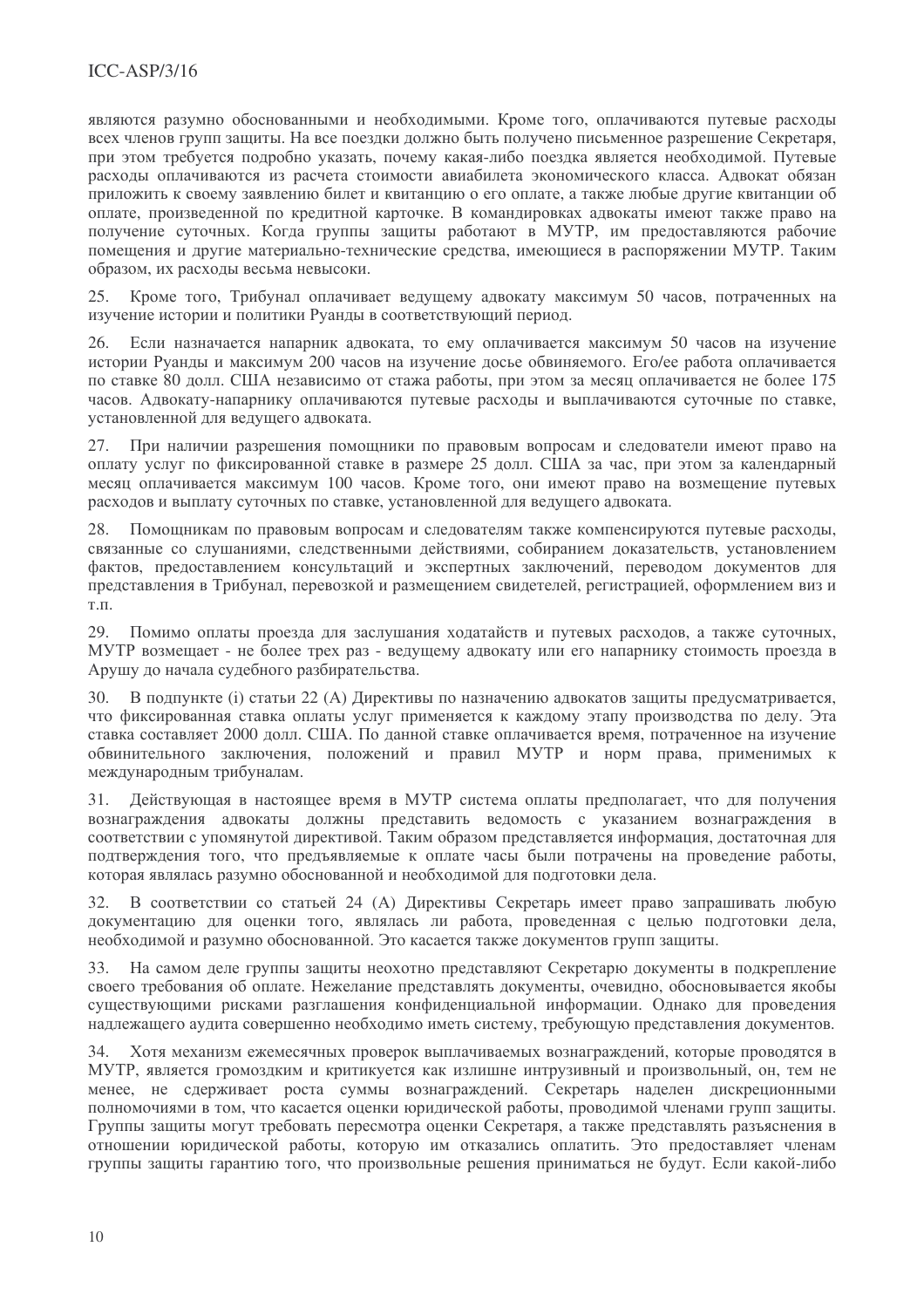адвокат все же не согласен с оценкой Секретаря, он может обратиться с обжалованием в соответствии со статьей 30 Директивы о назначении адвокатов защиты.

Олнако ввилу того, что большинство алвокатов прелъявили к оплате 175 рабочих часов со лня 35. первоначальной явки до завершения апелляционного этапа (эта практика представляется нецелесообразной), был предпринят ряд энергичных попыток ужесточить данную систему и воспрепятствовать представлению завышенных счетов и затягиванию дел, что замедляет темпы судопроизводства.

36. В бюджете на 2002 год на правовую помощь было выделено 7 848 600 долл. США, при этом дефицит бюджета составил около 5 млн. долл. США. Секретарь принял ряд мер с целью недопущения злоупотреблений в адвокатской практике. В ответ на эти жесткие меры ряд адвокатов пригрозили отказаться от дальнейшей работы по делу и даже объявили забастовку.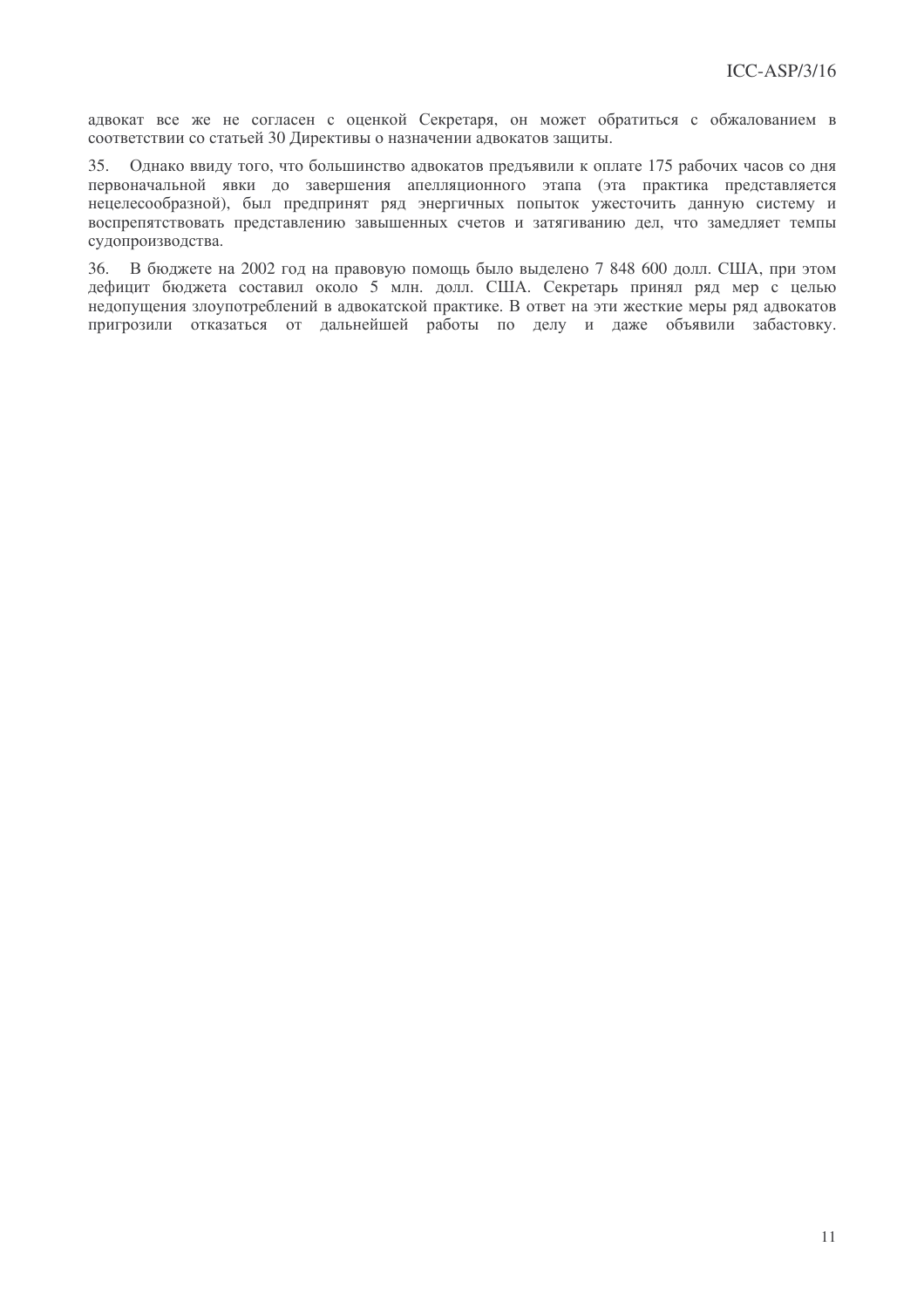# Приложение 2

## Подробная информация о системе оплаты правовой помощи МУС

#### $\mathbf{L}$ Этап предварительного производства

#### ОТ РАССЛЕДОВАНИЯ ДО ПЕРВОЙ ЯВКИ  $\mathbf{A}$ .

В тех случаях, когда помощь оказывается, в частности, в связи с допросом и выступлением в  $1.$ Палате предварительного производства, оплата будет производиться на пропорциональной основе, а именно предлагается выплачивать 700 евро (+ сумму компенсации расходов, связанных с профессиональной деятельностью, в размере максимум 40% от вознаграждения (280 евро) в день при предельной сумме выплат в месяц в размере 7 733,17 евро (что соответствует окладу сотрудника (ООН/МУС) категории C-5 – старшего сотрудника по правовым вопросам/старшего прокурора) + сумму компенсации расходов, связанных с профессиональной деятельностью, в размере максимум 40% от оклада (3 093,27 евро)

### ОТ ПЕРВОЙ ЯВКИ ДО ПЕРВОГО РАСПОРЯДИТЕЛЬНОГО ЗАСЕДАНИЯ В **B.** СУДЕБНОЙ ПАЛАТЕ

- $\overline{2}$ . Ниже приводится разбивка оплаты услуг по каждой категории штатных членов группы защиты:
	- Предлагается выплачивать 15 076,34 евро + сумму компенсации расходов, связанных с профессиональной деятельностью, в размере максимально 40 % от оклада (3 093, 27 евро) или всего 18 169,61 евро в месяц на всю группу.
	- Старший адвокат: 7 733,17 (что соответствует окладу сотрудника (ООН/МУС) категории  $C$ -5 - старшего сотрудника по правовым вопросам/старшего прокурора) + сумма компенсации расходов, связанных с профессиональной деятельностью, в размере максимум 40 % от оклада (3 093,27 евро).
	- Помощник: 3 343,17 евро (что соответствует окладу сотрудника (OOH/MVC) категории ОО-5 - младшего сотрудника по правовым/административным/языковым вопросам).
	- Фиксированная ставка: 4000 евро.  $\overline{a}$

#### II. Этап судебного разбирательства

### ОТ ПЕРВОГО РАСПОРЯДИТЕЛЬНОГО ЗАСЕДАНИЯ В СУЛЕБНОЙ ПАЛАТЕ ЛО  $\mathbf{A}$ . НАЧАЛА СУДЕБНОГО РАЗБИРАТЕЛЬСТВА

Предлагается выплачивать 19 294.51 евро + сумму компенсации расходов, связанных с  $\mathcal{E}$ профессиональной деятельностью, в размере максимум 40% от оклада (4 780.54 евро) или всего 24 075,05 евро в месяц на всю группу.

 $\overline{4}$ . Ниже приводится разбивка оплаты услуг по каждой категории штатных сотрудников групп зашиты:

- Старший адвокат: 7 733,17 евро (что соответствует окладу сотрудника (ООН/МУС)  $\overline{kamezopuu C-5}$  – старшего советника по правовым вопросам/старшего прокурора) + сумма компенсации расходов, связанных с профессиональной деятельностью, в размере максимум 40% от оклада (3 093.27 евро).
- Советник по правовым вопросам: 4 218,17 евро (что соответствует окладу сотрудника  $\overline{(OOH/MVC)}$  категории C-2 – младшего сотрудника по правовым вопросам) + сумма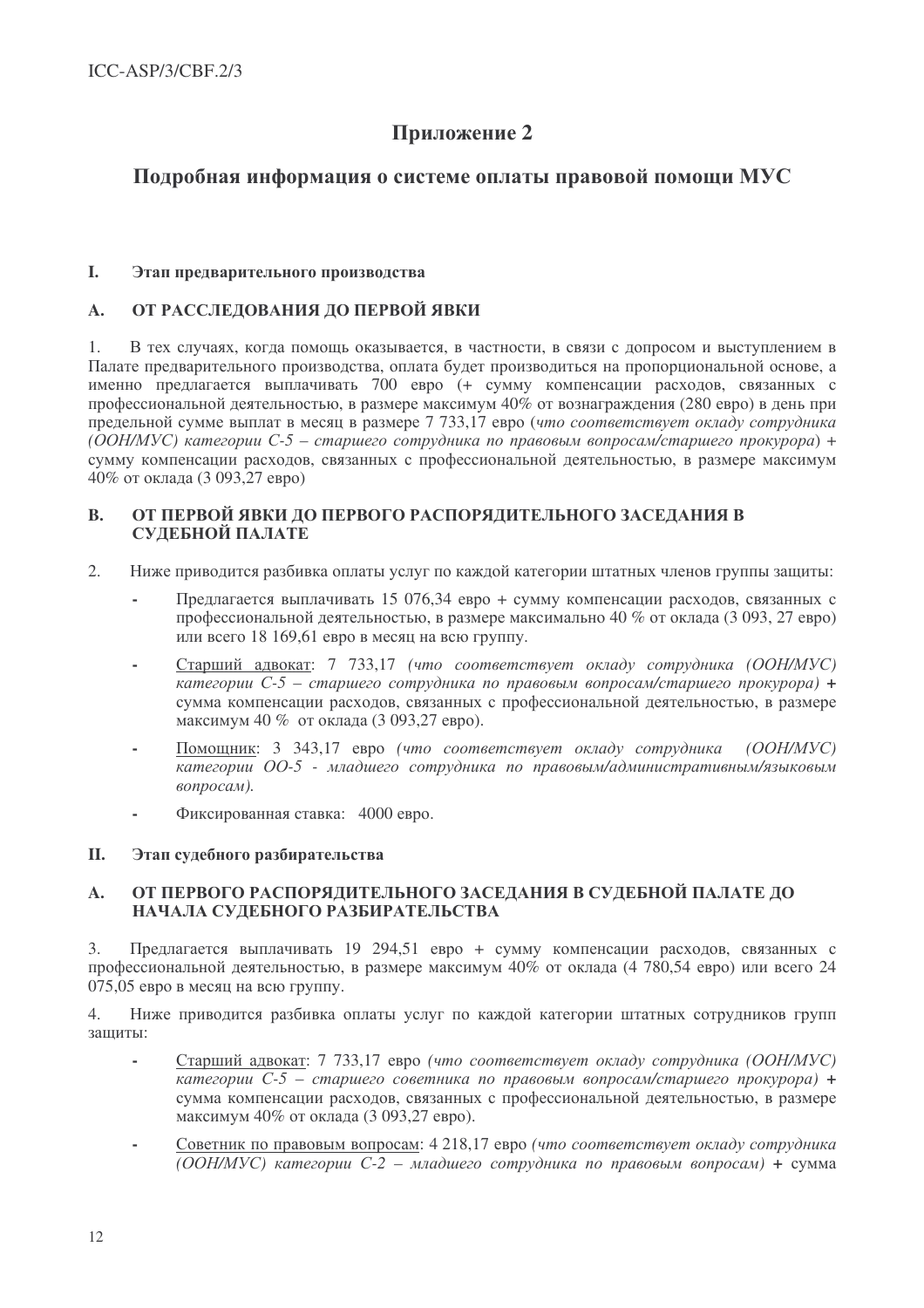компенсации расходов, связанных с профессиональной деятельностью, в размере максимум 40 % от оклада (1 687,27 евро).

- Помощник: 3 343,17 евро (что соответствует окладу сотрудника (ООН/МУС) категории ОО-5 - помощника по правовым/административным/языковым вопросам).
- Фиксированная ставка: 4000 евро.

### ОТ НАЧАЛА СУДЕБНОГО РАЗБИРАТЕЛЬСТВА ДО ЗАКЛЮЧИТЕЛЬНОЙ РЕЧИ  $\mathbf{R}$ . АДВОКАТА

На начальной стадии судебного разбирательства с учетом большого объема работы,  $5<sub>1</sub>$ выполняемого членами групп защиты, и их неизменного участия в слушаниях и работе над делом на протяжении всего судебного процесса, предлагается выплачивать 23 862.86 евро + сумму компенсации расходов, связанных с профессиональной деятельностью, в размере максимум 40% от оклада (8 512.65 евро) или всего 32 375.51 евро в месяц на всю группу.

- $6<sub>1</sub>$ Ниже приводится разбивка оплаты услуг по каждой категории штатных членов группы защиты:
	- Старший алвокат: 7 733.17 евро (что соответствует окладу сотрудника (ООН/МУС) категории C-5 - старшего советника по правовым вопросам/старшего прокурора) + сумма компенсации расходов, связанных с профессиональной деятельностью, в размере максимум 40% от оклада (3 093,27 евро).
	- Советник по правовым вопросам: 6343 евро (что соответствует окладу сотрудника (ООН/МУС) категории C-4 – сотрудника по правовым вопросам/старшего прокурора) + сумма компенсации расходов, связанных с профессиональной деятельностью, в размере максимум 40% от оклада (2 537.20 евро).
	- Советник по правовым вопросам: 4 218,17 (что соответствует окладу сотрудника (ООН/МУС) категории С-2 – младшего сотрудника по правовым вопросам) + сумма компенсации расходов, связанных с профессиональной деятельностью, в размере максимум  $40\%$  от оклала (1 687.27 евро).
	- Помощник: 3 343,17 (что соответствует окладу сотрудника (ООН/МУС) категории ОО-5 - помошника по правовым/административным/языковым вопросам).
	- Фиксированная ставка: 4000 евро.

#### $C_{\bullet}$ ОТ ЗАКЛЮЧИТЕЛЬНОЙ РЕЧИ АЛВОКАТА ЛО ВЫНЕСЕНИЯ ПОСТАНОВЛЕНИЙ

 $7<sub>1</sub>$ В случае выступления на этом этапе оплата должна производиться на пропорциональной основе, при этом предлагается оплата в размере 700 евро + сумма компенсации расходов, связанных с профессиональной деятельностью, в размере максимум 40% от оклада (280 евро) в день.

#### III. Этап апеллянии

Предлагается выплачивать 19 294.51 евро (+ сумму компенсации расходов, связанных с  $8<sup>1</sup>$ профессиональной деятельностью, в размере максимум 40% от оклада (4780,54 евро) или всего 24 075,05 евро в месяц на всю группу.

- $Q$ Ниже приволится разбивка оплаты по кажлой категории штатных членов группы зашиты:
	- Старший адвокат: 7 733,17 евро (что соответствует окладу сотрудника (ООН/МУС) категории С-5 - старшего сотрудника по правовым вопросам/старшего прокурора) + сумма компенсации расходов, связанных с профессиональной деятельностью, в размере максимум 40% от оклада (3 093.27 евро).
	- Советник по правовым вопросам: 4 218,17 евро (что соответствует окладу сотрудника  $(OOH/MVC)$  категории  $C-2$  — младшего сотрудника по правовым вопросам) + сумма компенсации расходов, связанных с профессиональной деятельностью, в размере максимум  $40\%$  от оклада (1 687.27 евро).